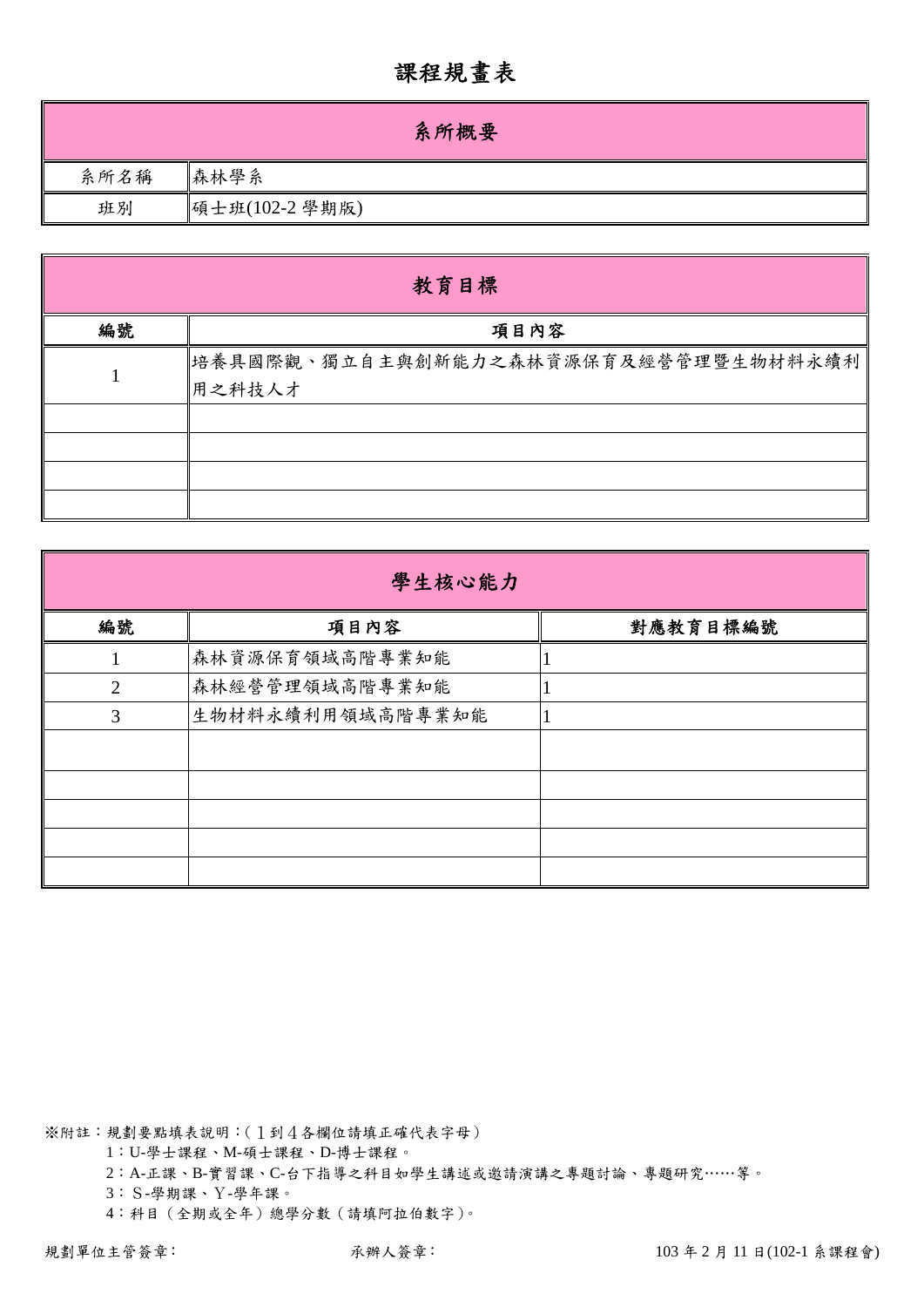課程規畫表

| 中文課程名稱                        |                      | 英文課程名稱                                                  |                                                       |                    | 規劃要點(附註) |                | 對應核心能 建議修                    |                | 開課單位 | 備註 |
|-------------------------------|----------------------|---------------------------------------------------------|-------------------------------------------------------|--------------------|----------|----------------|------------------------------|----------------|------|----|
|                               |                      |                                                         | 3<br>$\overline{2}$<br>$\overline{4}$<br>$\mathbf{1}$ |                    |          | 力編號            | 課年級                          |                |      |    |
|                               | 院核心課程(若無免填,請加註必修、選修) |                                                         |                                                       |                    |          |                |                              |                |      |    |
|                               |                      |                                                         |                                                       |                    |          |                |                              |                |      |    |
|                               |                      |                                                         |                                                       |                    |          |                |                              |                |      |    |
| 必修課程                          |                      |                                                         |                                                       |                    |          |                |                              |                |      |    |
| 碩士論文                          | Thesis               |                                                         | M                                                     | $\overline{C}$     | Y        | 6              | $1 - 30, 2 - 20$<br>$3 - 50$ | $\overline{2}$ | 森林系  |    |
| 森林經營與管<br>理專題(一)              |                      | Seminar in Forest Management<br>and Administration (I)  | M                                                     | $\overline{C}$     | Y        | $\overline{2}$ | $2 - 100$                    | 1              | 森林系  |    |
| 森林生物與保<br>育專題(一)              |                      | Seminar in Forest Biology and<br>Conservation (I)       | M                                                     | $\overline{C}$     | Y        | $\overline{2}$ | $1 - 100$                    | 1              | 森林系  |    |
| 林產物性專題<br>$(-)$               |                      | Seminar in Physical Aspects of<br>Forest Products (I)   | M                                                     | $\overline{C}$     | Y        | $\overline{2}$ | $3 - 100$                    | 1              | 森林系  |    |
| 林產化性專題<br>$(-)$               |                      | Seminar in Chemical Aspects of<br>Forest Products (I)   | M                                                     | $\mathsf C$        | Y        | $\overline{2}$ | $3 - 100$                    | 1              | 森林系  |    |
| 森林經營與管<br>埋專題(二)              |                      | Seminar in Forest Management<br>and Administration (II) | M                                                     | $\overline{C}$     | Y        | $\overline{2}$ | $2 - 100$                    | 2              | 森林系  |    |
| 森林生物與保<br>育專題(二)              |                      | Seminar in Forest Biology and<br>Conservation (II)      | M                                                     | $\overline{\rm C}$ | Y        | $\overline{2}$ | $1 - 100$                    | $\overline{2}$ | 森林系  |    |
| 林產物性專題<br>$\parallel$ ( $=$ ) |                      | Seminar in Physical Aspects of<br>Forest Products (II)  | M                                                     | $\overline{C}$     | Y        | $\overline{2}$ | $3 - 100$                    | 2              | 森林系  |    |
| 林產化性專題<br>$(\dot{=})$         |                      | Seminar in Chemical Aspects of<br>Forest Products (II)  | M                                                     | $\overline{\rm C}$ | Y        | $\overline{2}$ | $3 - 100$                    | 2              | 森林系  |    |

1:U-學士課程、M-碩士課程、D-博士課程。

2:A-正課、B-實習課、C-台下指導之科目如學生講述或邀請演講之專題討論、專題研究……等。

3:S-學期課、Y-學年課。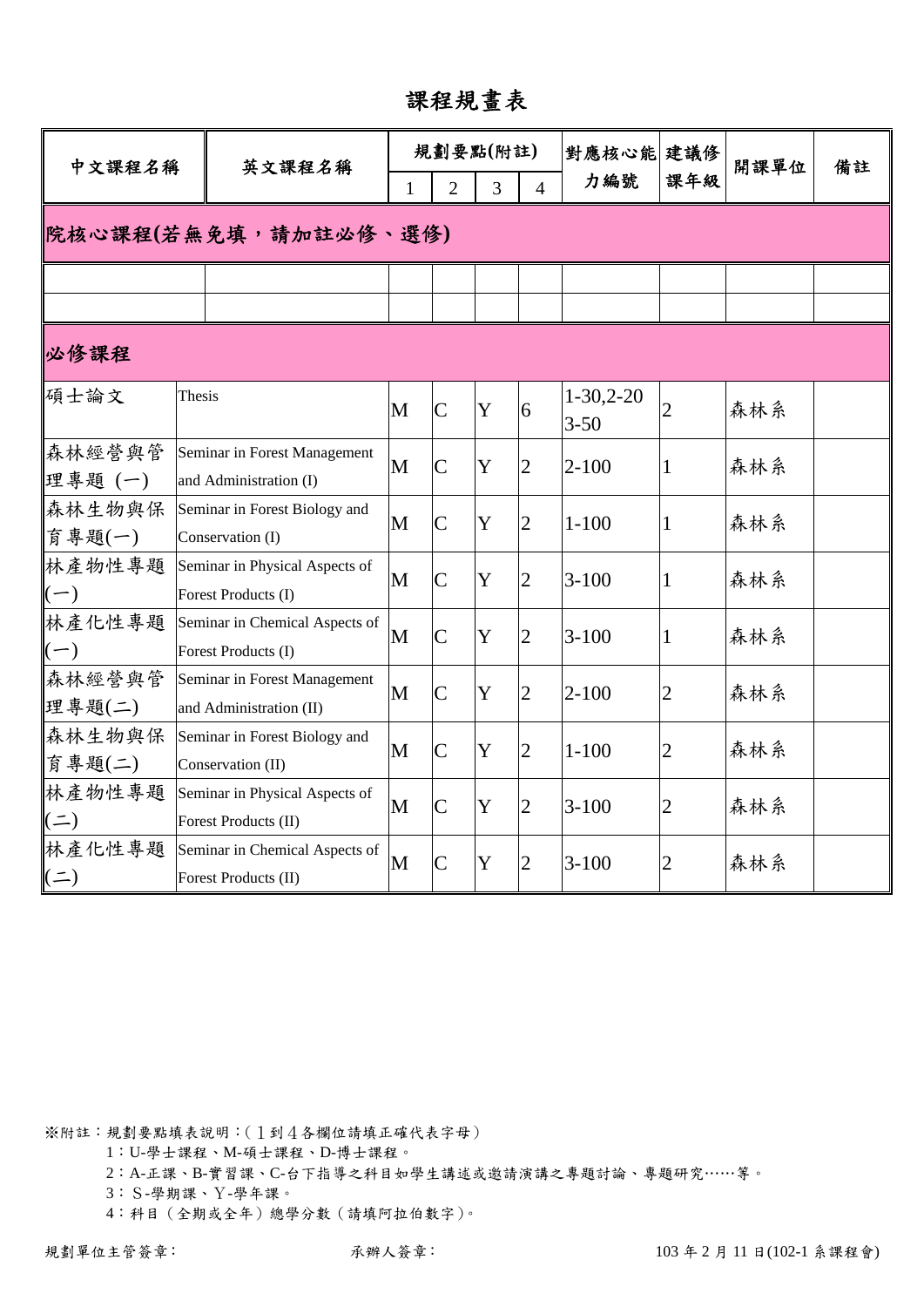## 課程規畫表

|                   |                                                               |   |   | 規劃要點(附註)       |   |                | 對應核心能                        | 建議修            |      |                 |
|-------------------|---------------------------------------------------------------|---|---|----------------|---|----------------|------------------------------|----------------|------|-----------------|
| 中文課程名稱            | 英文課程名稱                                                        |   | 1 | 2              | 3 | $\overline{4}$ | 力編號                          | 課年級            | 開課單位 | 備註              |
| 選修課程              |                                                               |   |   |                |   |                |                              |                |      |                 |
| 森林集水區經營特論         | <b>Special Topic in Forest</b><br><b>Watershed Management</b> |   | M | $\overline{A}$ | S | 3              | $1 - 100$                    | $\mathbf{1}$   | 森林系  | $102 - 2$<br>新開 |
| 數據分析與統計應用         | <b>Data Analysis and Statistical</b><br><b>Applications</b>   |   | M | $\mathbf{A}$   | S | 3              | $1 - 35, 2 - 35$<br>$3 - 30$ | 1              | 森林系  | $102 - 2$<br>新開 |
| 榕果生物學             | Biology of Fig and its Associated<br>Animals                  |   | M | $\mathbf{A}$   | S | 3              | $1 - 100$                    | $\mathbf{1}$   | 森林系  | $100-2$<br>新開   |
| 製漿造紙學特論           | Special Topics in Pulping and<br>Papermaking                  | M |   | $\mathbf{A}$   | S | 3              | $3 - 100$                    | $\overline{2}$ | 森林系  | $100-2$<br>更名   |
| 生態氣候學與復育生<br>態學特論 | Special Topics on Ecoclimatology<br>and Restoration Ecology   |   | M | $\mathbf{A}$   | S | $\overline{2}$ | $1 - 100$                    | 1              | 森林系  | $99-1$<br>新開    |
| 天然資源評估法           | <b>Natural Resources Assessment</b>                           | M |   | $\overline{A}$ | S | 3              | $ 2 - 100$                   | 1              | 森林系  |                 |
| 高等遙測影像分析          | <b>Advanced Digital Image Analysis</b>                        | M |   | $\mathbf{A}$   | S | 3              | $2 - 100$                    | $\overline{2}$ | 森林系  |                 |
| 林木生長收穫學特論         | Special Topics in Growth and Yield                            |   | M | $\mathbf{A}$   | S | 3              | $2 - 100$                    | 1              | 森林系  |                 |
| 資源多變量分析           | Resources Multivariate Analysis                               | M |   | $\mathbf{A}$   | S | 3              | $2 - 100$                    | $\overline{2}$ | 森林系  |                 |
| 數位遙測影像分析          | <b>Digital Remote Sensing Imagery</b><br>Analysis             | M |   | $\mathbf{A}$   | S | 3              | $2 - 100$                    | $\mathbf{1}$   | 森林系  |                 |
| 高等數位地圖學           | <b>Advanced Digital Cartography</b>                           |   | M | $\mathbf{A}$   | S | 3              | $2 - 100$                    | $\overline{2}$ | 森林系  |                 |
| 森林經理學研究法          | <b>Research Methods of Forest</b><br>Management               | M |   | $\mathbf{A}$   | S | $\overline{2}$ | $2 - 100$                    | $\mathbf{1}$   | 森林系  |                 |
| 地理資訊系統            | Geographic Information System                                 |   | M | $\mathbf{A}$   | S | 3              | $2 - 100$                    | 1              | 森林系  |                 |
| 數位資源資訊系統          | <b>Digital Resources Information</b><br>System                | M |   | $\mathbf{A}$   | S | 3              | $2 - 100$                    | $\mathbf{1}$   | 森林系  |                 |
| 高等森林測計學           | <b>Advanced Forest Measuration</b>                            |   | M | $\mathbf{A}$   | S | 3              | $2 - 100$                    | $\overline{2}$ | 森林系  |                 |
| 林業經濟學特論           | Special Topics in Forestry Economics                          | M |   | $\mathbf{A}$   | S | 3              | $2 - 100$                    | $\mathbf{1}$   | 森林系  |                 |
| 林業政策及法規研究<br>法    | Research Methods in Forest Policy<br>and Law                  |   | M | A              | S | 3              | $2 - 100$                    | $\mathbf{1}$   | 森林系  |                 |
| 數量森林經營學           | Quantitative Approaches to Forest<br>Management               |   | M | $\mathbf{A}$   | S | 3              | $2 - 100$                    | 1              | 森林系  |                 |
| 資源遙感探測            | <b>Remote Sensing of Natural Resources</b>                    |   | M | $\mathbf{A}$   | S | 3              | $2 - 100$                    | $\mathbf{1}$   | 森林系  |                 |
| 掃瞄式電顯林學應用<br>技術   | Application of Electronic Microscopy<br>in Forestry           |   | M | AB             | S | 3              | $1 - 80,2 - 20$              | $\mathbf{1}$   | 植病所  |                 |
| 數值分類學             | <b>Numerical Classification</b>                               |   | M | $\mathbf{A}$   | S | 3              | $1 - 100$                    | $\mathbf{1}$   | 森林系  |                 |
| 生化分類學             | <b>Biochemical Classification</b>                             |   | M | $\mathbf{A}$   | S | 3              | $1 - 100$                    | $\mathbf 1$    | 森林系  |                 |
| 森林生態生理學           | <b>Forest Ecophysiology</b>                                   |   | M | $\mathbf{A}$   | S | 3              | $1 - 100$                    | $\overline{2}$ | 森林系  |                 |
| 生態生理學專題實驗         | Special Topics in Eco-Physiological<br>Experiment             | M |   | AB             | S | 3              | $1 - 100$                    | $\overline{2}$ | 森林系  |                 |
| 森林生態調查與分析         | Methods of Forest Vegetation<br>Ecology                       |   | M | $\mathbf{A}$   | S | 3              | $1-80,2-20$                  | $\mathbf{1}$   | 森林系  |                 |

※附註:規劃要點填表說明:(1到4各欄位請填正確代表字母)

1:U-學士課程、M-碩士課程、D-博士課程。

2:A-正課、B-實習課、C-台下指導之科目如學生講述或邀請演講之專題討論、專題研究……等。

3:S-學期課、Y-學年課。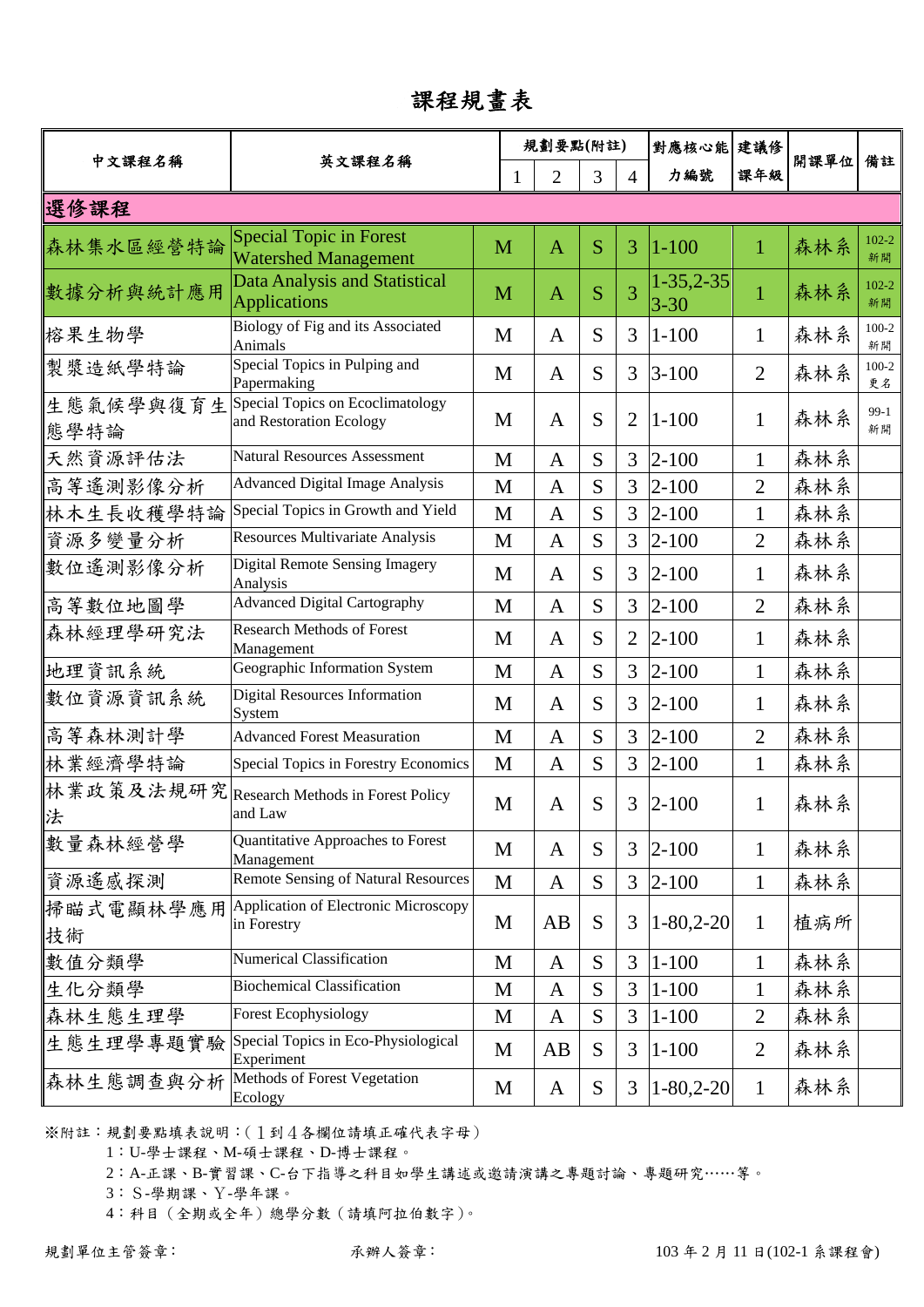| 現代育林問題           | Issues in Contemporary Silviculture                                  | M | $\mathbf{A}$ | S | $\overline{2}$ | $1 - 100$   | 1              | 森林系 |
|------------------|----------------------------------------------------------------------|---|--------------|---|----------------|-------------|----------------|-----|
| 空間生態學            | <b>Spatial Ecology</b>                                               | M | $\mathbf{A}$ | S | 3              | $2 - 100$   | $\mathbf{1}$   | 森林系 |
| 森林美學特論           | <b>Special Topics in Forest Esthetics</b>                            | M | $\mathbf{A}$ | S | 3              | $1 - 100$   | $\mathbf{1}$   | 森林系 |
| 森林防崩特論           | Special Topics in Forest and Land<br>Slide Control                   | M | $\mathbf{A}$ | S | 3              | $1 - 100$   | $\mathbf{1}$   | 森林系 |
| 林木育種學特論          | Special Topics in Forest Tree<br><b>Breeding</b>                     | M | $\mathbf{A}$ | S | 3              | $1 - 100$   | $\mathbf 1$    | 森林系 |
| 樹木學特論            | Special Topics in Dendrology                                         | M | $\mathbf{A}$ | S | 3              | $1 - 100$   | $\overline{2}$ | 森林系 |
| 森林生態學特論          | Special Topics in Forest Ecology                                     | M | $\mathbf{A}$ | S | 3              | $1 - 100$   | $\mathbf{1}$   | 森林系 |
| 育林學特論            | Special Topics in Silviculture                                       | M | $\mathbf{A}$ | S | 3              | $1 - 100$   | $\mathbf{1}$   | 森林系 |
| 林木遺傳學特論          | Special Topics in Forest Genetics                                    | M | $\mathbf{A}$ | S | 3              | $1 - 100$   | 1              | 森林系 |
| 林木遺傳參數估計         | <b>Estimation of Genetics Parameters in</b><br><b>Forest Trees</b>   | M | AB           | S | 3              | $1 - 100$   | $\overline{2}$ | 森林系 |
| 自然資源遺傳保育         | Genetic Conservation of Natural<br>Resources                         | M | $\mathbf{A}$ | S | 3              | $1 - 100$   | $\mathbf{1}$   | 森林系 |
| 林木遺傳育種研究法        | <b>Research Methods of Forest Genetics</b><br>and Breeding           | M | $\mathbf C$  | S | 2              | $1 - 100$   | $\mathbf{1}$   | 森林系 |
| 森林土壤學特論          | Special Topics in Forest Soil Science                                | M | $\mathbf{A}$ | S | 3              | $1 - 100$   | $\mathbf{1}$   | 森林系 |
| 林木菌根研究           | Tree Mycorrhizal Research                                            | M | $\mathbf{A}$ | S | 3              | $1 - 100$   | $\overline{2}$ | 森林系 |
| 木材化學特論           | Special Topics in Wood Chemistry                                     | M | $\mathbf{A}$ | S | 3              | $3 - 100$   | $\mathbf{1}$   | 森林系 |
| 木材抽出物            | <b>Wood Extractives</b>                                              | M | $\mathbf{A}$ | S | 3              | $3 - 100$   | $\mathbf 1$    | 森林系 |
| 纖維素化學            | Cellulose Chemistry                                                  | M | $\mathbf{A}$ | S | 3              | $3 - 100$   | 1              | 森林系 |
| 木材性質學特論          | Special Topics in Wood Properties                                    | M | $\mathbf{A}$ | S | 3              | $3 - 100$   | 1              | 森林系 |
| 紙張性質學特論          | <b>Special Topics in Paper Properties</b>                            | M | $\mathbf{A}$ | S | 3              | $3 - 100$   | $\mathbf{1}$   | 森林系 |
| 木材加工學特論          | Special Topics in Wood Processing                                    | M | $\mathbf{A}$ | S | 3              | $3 - 100$   | $\mathbf{1}$   | 森林系 |
| 木材利用學特論          | Special Topics in Wood Utilization                                   | M | $\mathbf{A}$ | S | 3              | $3 - 100$   | 1              | 森林系 |
| 木材膠合原理           | Theory of Wood Adhesions                                             | M | $\mathbf{A}$ | S | 3              | $3 - 100$   | 1              | 森林系 |
| 生物質木材膠合劑         | <b>Biomass Wood Adhesives</b>                                        | M | $\mathbf{A}$ | S | 3              | $3 - 100$   | $\mathbf{1}$   | 森林系 |
| 原理               | 木材膠合劑性能檢定 Testing Theory for Performance of<br><b>Wood Adhesives</b> | M | $\mathbf{A}$ | S | 3              | $3-100$     | $\mathbf{1}$   | 森林系 |
| 木質材料學特論          | Special Topics in Wood-Based<br>Materials                            | M | $\mathbf{A}$ | S | 3              | $3 - 100$   | $\mathbf{1}$   | 森林系 |
| 樹脂化學             | <b>Resin Chemistry</b>                                               | M | $\mathbf{A}$ | S | 3              | $3-100$     |                | 森林系 |
| 改良木材學特論          | Special Topics in Improved Wood                                      | M | $\mathbf{A}$ | S | 3              | $3 - 100$   |                | 森林系 |
| 生物質能源及化學利<br>用特論 | Special Topics on Biomass Energy<br>and Chemicals                    | M | $\mathbf{A}$ | S | 3              | $3 - 100$   | $\mathbf{1}$   | 森林系 |
| 再生性資源製造膠合<br>劑   | <b>Adhesives from Renewable</b><br>Resources                         | M | $\mathbf{A}$ | S | 3              | $3 - 100$   | $\mathbf{1}$   | 森林系 |
| 木材塗料學特論          | Special Topics in Wood Coatings                                      | M | $\mathbf{A}$ | S | 3              | $3 - 100$   | $\mathbf{1}$   | 森林系 |
| 環境取樣學            | <b>Environmental Sampling</b>                                        | M | A            | S | 3              | $1-20,2-80$ |                | 森林系 |
| 木材保存學特論          | Special Topics in Wood Preservation                                  | M | $\mathbf{A}$ | S | 3              | $3 - 100$   |                | 森林系 |
| 森林經營及林政文獻<br>研讀  | Review of Literature in Forest<br>Management and Forest Policy       | M | $\mathbf C$  | Y | $\overline{2}$ | $ 2 - 100$  | $\overline{2}$ | 森林系 |
|                  |                                                                      |   |              |   |                |             |                |     |

1:U-學士課程、M-碩士課程、D-博士課程。

2:A-正課、B-實習課、C-台下指導之科目如學生講述或邀請演講之專題討論、專題研究……等。

3:S-學期課、Y-學年課。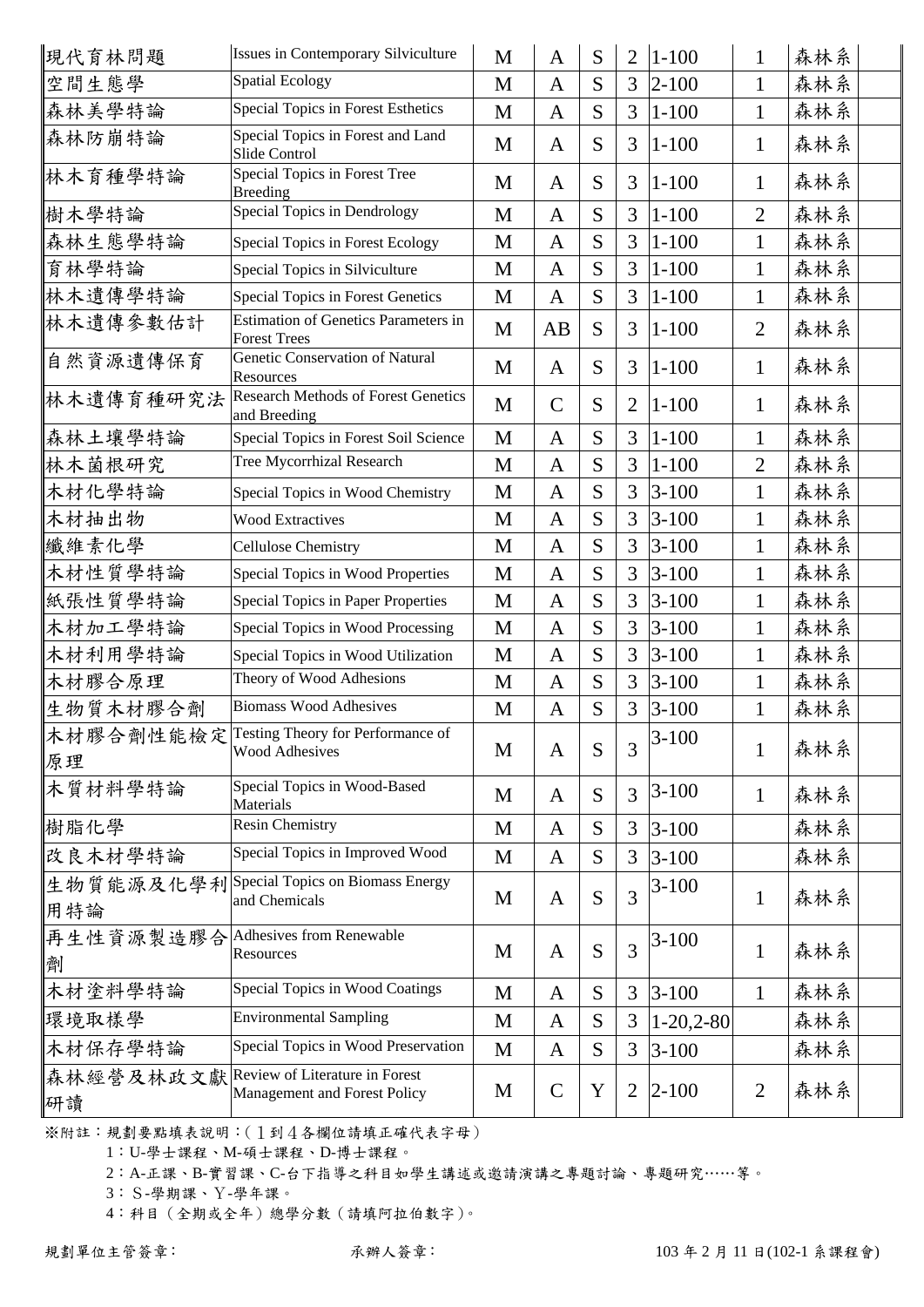| 林業經濟文獻研讀                                 | Review of Literature in Forestry<br>Economics                                            | M | $\mathbf C$   | Y | $\overline{2}$ | $ 2 - 100$ | $\overline{2}$ | 森林系 |              |
|------------------------------------------|------------------------------------------------------------------------------------------|---|---------------|---|----------------|------------|----------------|-----|--------------|
| 資源調查與測計文獻<br>研讀                          | Review of Literature in Forest<br><b>Inventory and Mensuration</b>                       | M | $\mathcal{C}$ | Y | $\overline{2}$ | $2 - 100$  | $\overline{2}$ | 森林系 |              |
| 遙測及地理資訊文獻<br>研讀                          | Review of Literature in Remote<br>Sensing and Geographical<br><b>Information Science</b> | M | $\mathcal{C}$ | Y | $\overline{2}$ | $2 - 100$  | $\overline{2}$ | 森林系 |              |
| 讀                                        | 森林植物分類文獻研 Review of Literature in Taxnomy of<br><b>Forest Plants</b>                     | M | $\mathbf C$   | Y | $\overline{2}$ | $ 1 - 100$ | $\overline{2}$ | 森林系 |              |
| 讀                                        | 森林生態森林文獻研Review of Literature in Forest<br>Ecology                                       | M | $\mathbf C$   | Y | $\overline{2}$ | $1 - 100$  | $\overline{2}$ | 森林系 |              |
| 育林文獻研讀                                   | Review of Literature in Silviculture                                                     | M | $\mathcal{C}$ | Y | $\overline{2}$ | $1 - 100$  | $\overline{2}$ | 森林系 |              |
| 讀                                        | 林木遺傳育種文獻研Review of Literature in Forest<br>Genetics and Tree Breeding                    | M | $\mathcal{C}$ | Y | $\overline{2}$ | $ 1 - 100$ | $\overline{2}$ | 森林系 |              |
| 森林土壤與菌根文獻<br>研讀                          | Review of Literature in Forest Soil<br>and Mycorrhiza                                    | M | $\mathbf C$   | Y | $\overline{2}$ | $ 1 - 100$ | $\overline{2}$ | 森林系 |              |
| 森林文獻研讀                                   | Review of Literature in Forestry                                                         | M | $\mathcal{C}$ | Y | $\overline{2}$ | $1 - 100$  | $\overline{2}$ | 森林系 |              |
| 紙漿與造紙文獻研讀                                | Review of Literature in Sulphite and<br><b>Kraft Pulps</b>                               | M | $\mathcal{C}$ | Y | $\overline{2}$ | $3 - 100$  | $\overline{2}$ | 森林系 |              |
| 造紙文獻研讀                                   | Review of Literature in Paper Making                                                     | M | $\mathcal{C}$ | Y | $\overline{2}$ | $3 - 100$  | $\overline{2}$ | 森林系 |              |
| 木質材料文獻研讀                                 | Review of Literature in Wood-Based<br>Materials                                          | M | $\mathcal{C}$ | Y | $\overline{2}$ | $3 - 100$  | $\overline{2}$ | 森林系 |              |
| 木材化學文獻研讀                                 | Review of Literature in Wood<br>Chemistry                                                | M | $\mathcal{C}$ | Y | $\overline{2}$ | $3 - 100$  | $\overline{2}$ | 森林系 |              |
| 木材乾燥與鑑別文獻<br>研讀                          | Review of Literature in Wood Drying<br>and Identification                                | M | $\mathcal{C}$ | Y | $\overline{2}$ | $3 - 100$  | $\overline{2}$ | 森林系 |              |
| 再生性資源與膠合劑Review of Literature in<br>文獻研讀 | <b>Biocomposites and Adhesives</b>                                                       | M | $\mathcal{C}$ | Y | $\overline{2}$ | $3 - 100$  | $\overline{2}$ | 森林系 |              |
| 文獻研讀                                     | 家具製造與木材塗裝 Review of Literature in Furniture<br>Making and Wood Finishing                 | M | $\mathsf{C}$  | Y |                | $2 3-100$  | $\overline{2}$ | 森林系 |              |
| 林產文獻研讀                                   | Review of Literature in Forest<br>Products                                               | M | $\mathbf C$   | Y | $\overline{2}$ | $ 3-100$   | 2              | 森林系 |              |
| 森林化學文獻研讀                                 | Review of Literature in Tree<br>Chemistry                                                | M | $\mathcal{C}$ | Y | 2              | $3 - 100$  | 2              | 森林系 |              |
| 森林水化學與養分循<br>環文獻研讀                       | Review of Literature in Water<br>Chemistry and Nutrient Cycling in<br>Forest             | M | $\mathbf C$   | Y | $\overline{2}$ | $ 1 - 100$ | $\overline{2}$ | 森林系 |              |
| 生質能源文獻研讀                                 | Review of Literature in Biomass<br>Energy                                                | M | $\mathbf C$   | Y | $\overline{2}$ | $3 - 100$  | $\overline{2}$ | 森林系 |              |
| 森林遊樂文獻研讀                                 | Review of Literature in Forest<br>Recreation                                             | M | $\mathbf C$   | Y | $\overline{2}$ | $2 - 100$  | $\overline{2}$ | 森林系 | $97-1$<br>新開 |
| 林產產業分析與營運<br>評估                          | Analysis and Operation Evaluation of<br><b>Forest Products Industry</b>                  | M | A             | S | 3              | $3 - 100$  | $\mathbf{1}$   | 森林系 |              |
| 木材比較解剖學                                  | Comparative Wood Anatomy                                                                 | M | $\mathbf{A}$  | S | 3              | $1 - 100$  | $\mathbf{1}$   | 森林系 |              |
| 支序學                                      | Cladistics                                                                               | M | $\mathbf{A}$  | S | 3              | $1 - 100$  | $\mathbf{1}$   | 森林系 |              |
| 植物拉丁文                                    | <b>Botanical Latin</b>                                                                   | M | $\mathbf{A}$  | S | 3              | $ 1-100$   | $\mathbf{1}$   | 森林系 |              |

1:U-學士課程、M-碩士課程、D-博士課程。

2:A-正課、B-實習課、C-台下指導之科目如學生講述或邀請演講之專題討論、專題研究……等。

3:S-學期課、Y-學年課。